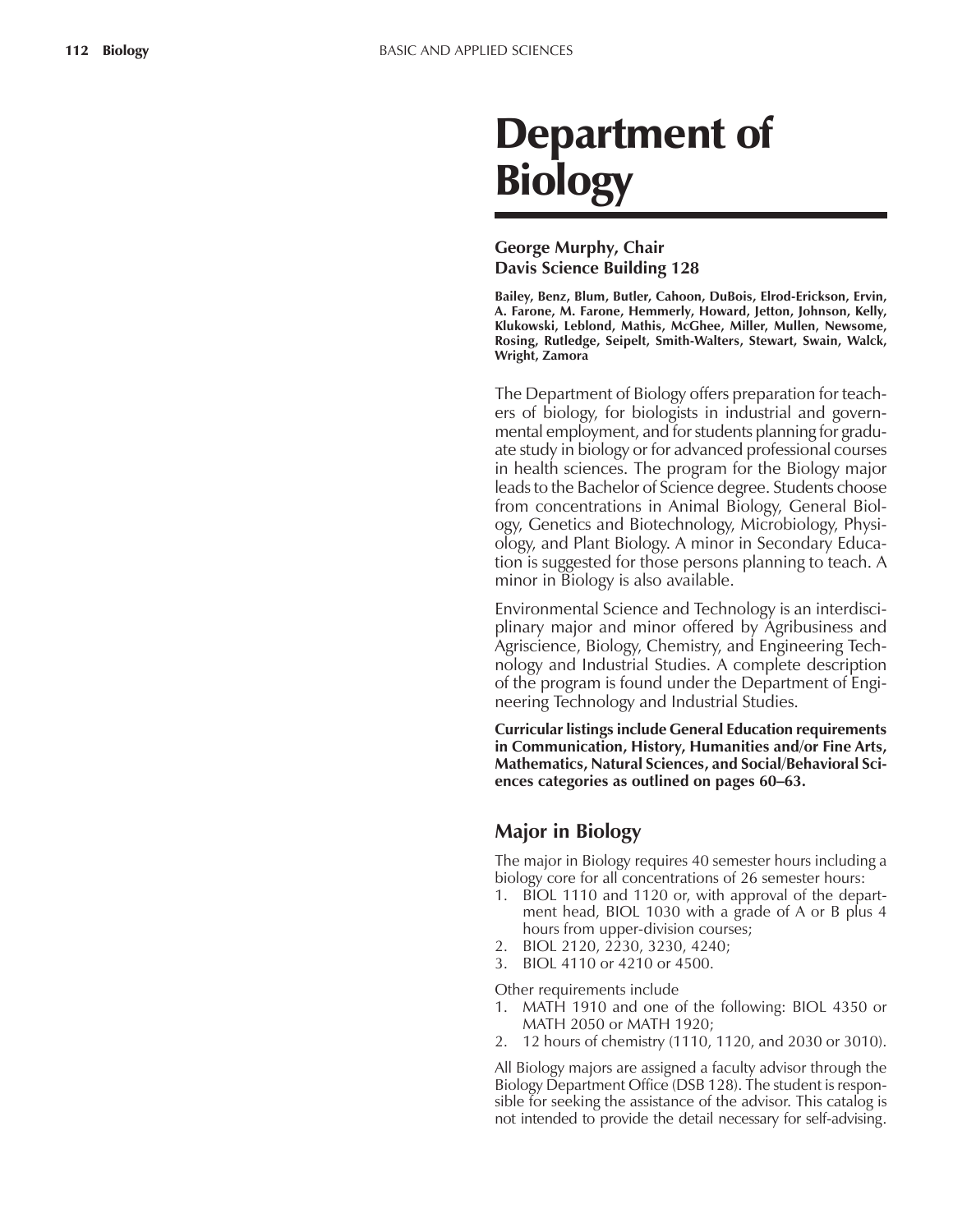Every Biology major is required to declare a concentration area. Each area requires semester hours to be selected from a set of designated courses.

#### **Concentration: Animal Biology**

Minimum of 10 hours selected from BIOL 3010, 3020, 3040, 3050, 4140, 4180, 4220, 4390, 4580, 4720

#### **Concentration: General Biology**

Select one course from each of the following three areas: 1. BIOL 3010 or 3020 or 4180;

- 2. BIOL 3030 or 4080 or 4120;
- 3. BIOL 3040 or 3050 or 4130 or 4140.

#### **Concentration: Genetics and Biotechnology**

BIOL 4550 and BIOL 4450 or 4460 and one course selected from BIOL 4270, 4290, 4300, 4450, 4460, 4510, 4570, 4720

#### **Concentration: Microbiology**

Minimum of 10 hours selected from BIOL 3210, 4080, 4300, 4430, 4440, 4450, 4510, 4550, 4730

#### **Concentration: Physiology**

Minimum of 10 hours selected from BIOL 3010, 3020, 4110\*, 4130, 4170, 4210\*, 4300, 4440, 4500\*, 4520, 4560, 4570 *\*only if not used for core requirement*

#### **Concentration: Plant Biology**

Minimum of 10 hours selected from BIOL 3030, 4060, 4080, 4120, 4520

#### **Suggested freshman and sophomore program for majors not planning to teach SOPHOMORE**

| <b>FRESHMAN</b>         |                | <b>SUPFIUMUNE</b>       |
|-------------------------|----------------|-------------------------|
| BIOL 1110 (Nat Sci)     | 4              | BIOL 2120, 2230         |
| <b>BIOL 1120</b>        | $\overline{4}$ | ENGL 2020 or 2030 or    |
| CHEM 1110 (Nat Sci)     | 4              | <b>HUM 2610 (Hum/FA</b> |
| <b>CHEM 1120</b>        |                | 4 HIST 2010, 2020, or 2 |
| ENGL 1010, 1020 (Comm)  |                | 6 CHEM 2030 or 3010     |
| <b>MATH 1910 (Math)</b> | 4              | Social/Behavioral Scien |
| <b>COMM 2200 (Comm)</b> | 3              | BIOL 4350 or MATH 2     |
|                         |                |                         |

| BIOL 1110 (Nat Sci)    | 4  | BIOL 2120, 2230            | 8       |
|------------------------|----|----------------------------|---------|
| <b>BIOL 1120</b>       | 4  | ENGL 2020 or 2030 or       |         |
| CHEM 1110 (Nat Sci)    | 4  | <b>HUM 2610 (Hum/FA)</b>   | 3       |
| CHEM 1120              | 4  | HIST 2010, 2020, or 2030   | 6       |
| ENGL 1010, 1020 (Comm) | 6  | CHEM 2030 or 3010          | 4       |
| MATH 1910 (Math)       | 4  | Social/Behavioral Sciences | 3       |
| COMM 2200 (Comm)       | 3  | BIOL 4350 or MATH 2050*    | $3 - 4$ |
|                        | 29 | *Elective (if MATH 2050)   |         |
|                        |    | taken)                     |         |
|                        |    | Minor                      | 3       |
|                        |    |                            | 31      |
| 1111000                |    | $C F$ . $N$                |         |
|                        |    |                            |         |

#### **JUNIOR SENIOR**

| Social/Behavioral Sciences  | 3             |
|-----------------------------|---------------|
| Humanities and/or Fine Arts | 3             |
| <b>BIOL 3230</b>            | $\mathcal{P}$ |
| <b>BIOL 4240</b>            | 4             |
| BIOL 4110, 4210, or 4500    | 4             |
| <b>BIOL</b> concentration   | 4             |
| Minor**                     | 6             |
| Elective**                  | 3             |
|                             |               |

| Social/Behavioral Sciences  |                           | 3 Humanities and/or Fine Arts | -3             |
|-----------------------------|---------------------------|-------------------------------|----------------|
| Humanities and/or Fine Arts | $\overline{\phantom{a}3}$ | <b>BIOL</b> concentration     | 6              |
| <b>BIOL 3230</b>            |                           | $Minor**$                     | 9              |
| <b>BIOL 4240</b>            |                           | Upper-division BIOL elective  | $\overline{4}$ |
| BIOL 4110, 4210, or 4500    | $\overline{4}$            | Electives**                   | 9              |
| <b>BIOL</b> concentration   |                           |                               | 31             |
| $Miner**$                   |                           |                               |                |

*\*See advisor for additional choices in this area.*

*\*\*Must include 16 hours of upper-division classes.*

**29**

## **Teacher Licensure**

Students seeking a license to teach in secondary schools (grades 7-12) must complete (1) a major in the subject they intend to teach, (2) a minor in Secondary Education, and (3) additional teacher licensure requirements.

#### **Additional Teacher Licensure Requirements**

The following courses are required in addition to the General Education requirements (see pages 60–63). MATH 1710 College Algebra, 3 hours MATH 1720 Plane Trigonometry, 3 hours **General Science Core:** BIOL 1110, 1120 General Biology, 8 hours CHEM 1110, 1120 General Chemistry I, II, 8 hours CHEM 2030 Elements of Organic Chemistry, 4 hours, OR CHEM 3010 Organic Chemistry, 4 hours ASTR 1030 Exploring the Universe, 3 hours PHYS 2010, 2011 Non-Calculus-Based Physics I/Physics Problems Laboratory I, 4 hours PHYS 2020, 2021 Non-Calculus-Based Physics II/Physics Problems Laboratory II, 4 hours

GEOL 1040 Physical Geology, 4 hours

#### **Secondary Education Minor Requirements**

Students must contact their Secondary Education minor advisors for approval of appropriate courses.

*NOTE: The Secondary Education minor has been revised. Please see page 193 and contact the Educational Leadership Department for information.*

#### **Biology Major Requirements for Licensure**

Complete the following General Biology concentration: BIOL 1110, 1120, 8 hours

BIOL 2120, 4 hours BIOL 2230, 4 hours BIOL 3230, 2 hours BIOL 4240, 4 hours **Select one:** BIOL 3010, 4 hours; BIOL 3020, 4 hours; BIOL 4180, 4 hours **Select one:** BIOL 3030, 4 hours; BIOL 4080, 4 hours; BIOL 4120, 4 hours; BIOL 4520, 4 hours **Select one:** BIOL 3040, 3 hours; BIOL 3050, 3 hours; BIOL 4130, 4 hours; BIOL 4140, 4 hours **Select one:** BIOL 4110, 4 hours; BIOL 4210, 4 hours; BIOL 4500, 4 hours **Biology electives to total 40 hours minimum.**

#### **Minor in Biology**

There are two options for the minor in Biology:

- 1. 19 semester hours in biology including one year of freshman biology or equivalent and BIOL 2120 and 2230.
- 2. 19 semester hours in biology including BIOL 1030 with a grade of A or B plus 4 hours chosen from upper-division courses and approved by the department head and BIOL 2120 and 2230.

Each option requires at least one upper-division course to be taken at MTSU. A 2.00 GPA is required for courses satisfying the minor in Biology.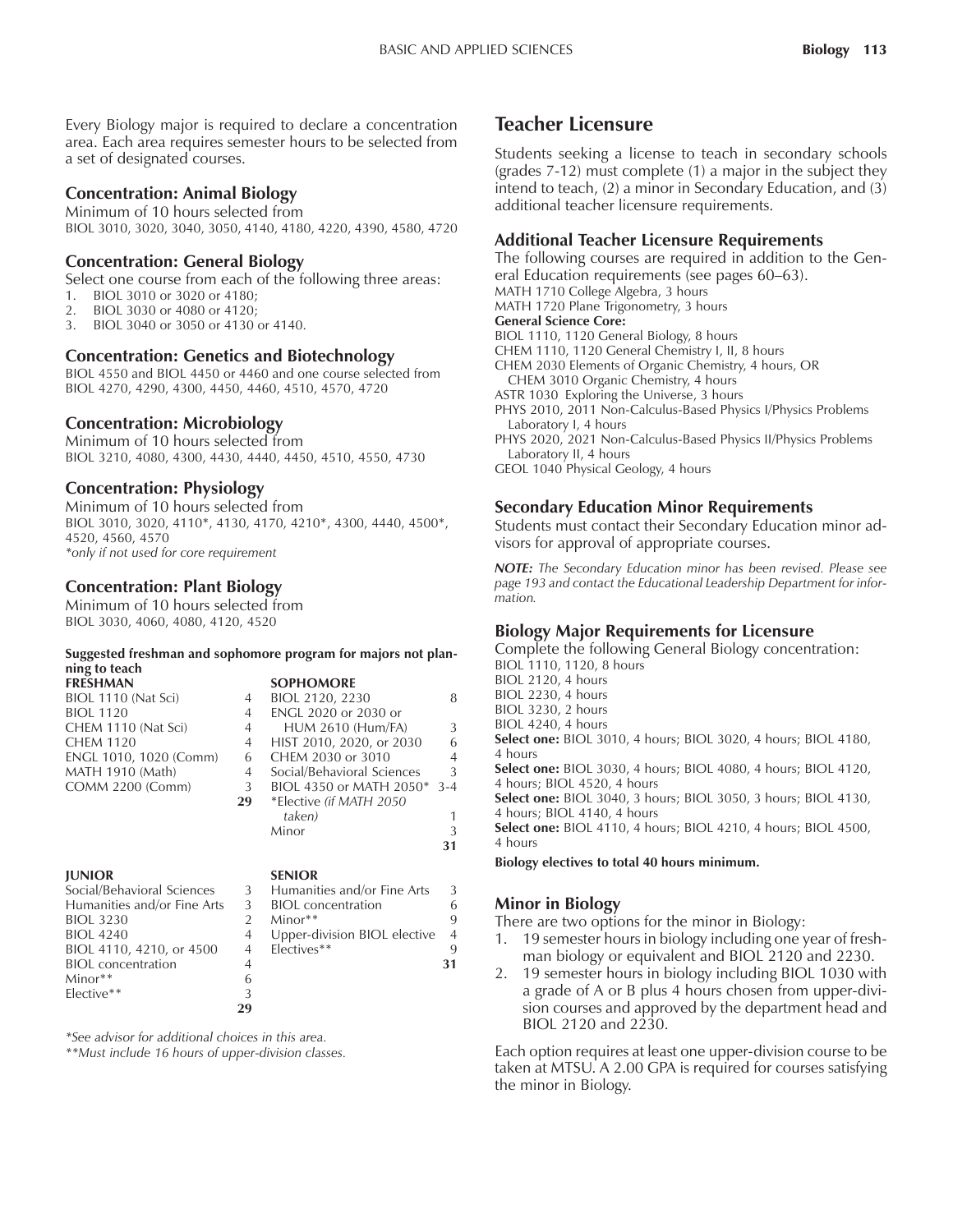Four or more semester hours of freshman-level General Education equivalent biology in transfer credits may be substituted for BIOL 1030.

Students who have taken BIOL 1110 or 1120 and also BIOL 1030 may use BIOL 1030 to satisfy their General Education requirement and BIOL 1110 or 1120 as elective hours toward graduation. However, neither BIOL 1110 nor 1120 alone will substitute for BIOL 1030.

# **Course in General Studies Biology [BIOL]**

**1030 Topics in Biology.** Four credits. Biological principles and processes and their importance to humans. Three lectures and one two-hour laboratory.

# **Courses in Biology [BIOL]**

- **1110 General Biology.** Four credits. Primarily for Biology majors and minors and other science-oriented students. Biological principles and processes, including introduction to the nature of science, cells (structure, function, metabolism, division), genetics, evolution, viruses, bacteria, protists, and fungi. Three lectures and one three-hour laboratory.
- **1120 General Biology.** Four credits. Prerequisite: BIOL 1110. Primarily for Biology majors and minors and other science-oriented students. Survey of plants and animals emphasizing evolution, structure, function, reproduction, growth, and ecology. Three lectures and one three-hour laboratory.
- **2000 Orientation to the Medical Lab.** Two credits. Open to anyone in medical and allied medical careers, but may not be taken as part of Biology major. Survey of medical lab careers, curricula, and affiliated laboratory programs; experience in medical laboratory testing procedures. One lecture and one two-hour laboratory.
- 2010, 2020 Human Anatomy and Physiology I and II. Four credits each. Prerequisites: BIOL 2010 - C or better in high school chemistry and biology within the last five years or consent of instructor; BIOL 2020 - C or better in 2010. Strongly recommend BIOL 1030/1110 prior to BIOL 2010. Meets requirements for many pre-health professional programs including nursing. Structure and function of humans covered. Three lectures and one threehour laboratory.
- **2030 Anatomy and Physiology.** Three credits. Prerequisite: BIOL 1030 or 1110. General structure and physiological activities of human systems. Two lectures and one two-hour laboratory.
- **2120 Genetics.** Four credits. Prerequisites: BIOL 1110, 1120. An introductory course in genetics. Surveys and explores the sub-disciplines of genetics, including classical, molecular, and evolutionary genetics. Emphasis on the experiments, techniques, and theories forming the foundation of modern genetic research and its applications. Three lectures and one two-hour laboratory.
- **2230 Microbiology.** Four credits. Prerequisites: BIOL 1110, 1120 or 2010, 2020; background in general chemistry strongly recommended. Morphology, physiology, isolation, and cultivation of bacteria, fungi, and viruses. Three lectures and one two-hour laboratory.
- **3000 Life Science for Elementary Teachers.** Four credits. Prerequisites: 8 hours of science including BIOL 1030 or equivalent. A process-oriented approach to the study of life with emphasis on execution and analysis of activities and experiments suited to the elementary school classroom. Six hours lecture and laboratory. (May not be used for Biology majors or minors.)
- **3010 Embryology.** Four credits. Prerequisites: BIOL 1110, 1120. Early development of the frog, chick, pig, and human. Living material, whole mounts, and serial sections are used for studying cleavage, germ layer formation, histogenesis, and organogenesis. Three lectures and one three-hour laboratory.
- **3020 Comparative Anatomy of the Vertebrates.** Four credits. Prerequisites: BIOL 1110, 1120. Vertebrate morphology and the development and function of systems and organs. Three lectures and one three-hour laboratory.
- **3030 Non-Flowering Plants.** Four credits. Prerequisites: BIOL 1110, 1120. Structure, physiology, methods of reproduction, and classification of the algae, fungi, liverworts, mosses, and ferns. Three lectures and one three-hour laboratory.
- **3040 Entomology.** Three credits. Prerequisites: BIOL 1110, 1120. Morphology, classification, evolution, life histories, and economic importance of insects. Five hours of lecture and laboratory.
- **3050 Parasitology.** Three credits. Prerequisites: BIOL 1110, 1120. Life histories, host-parasite relationships, and control measures of the more common parasites of humans and domesticated animals. Two lectures and one three-hour laboratory.
- **3070 Biology Seminar on Environmental Problems.** Three credits. Causes, effects, and solutions of environmental problems. Three lectures.
- **3100 History and Philosophy of Biology.** Three credits. Prerequisites: BIOL 1110, 1120. Historical development of biology; the philosophy, ideas, and contributions of outstanding biologists. Two lectures.
- **3160 Social Issues and Genetic Technology.** Three credits. Prerequisite: BIOL 1030 or 1110 or 1120. Exploration of genetic principles related to contemporary issues. Provides students with the background needed to evaluate topics such as the release of genetically engineered plants and animals, the use of DNA fingerprinting techniques, the relationship between race and IQ, and others which impact their lives. Impact of genetics on society as well as societyís influence on the science will be explored. Role of genetics in medicine and agriculture also emphasized.
- **3200 Internship in Biology.** Two to four credits. Prerequisite: Permission of department. Practical experience for students in a professional setting.
- **3210 Environmental Microbiology.** Three credits. Prerequisite: BIOL 2230. Deals with microorganisms commonly found in air, water, and soil. Two lectures and one three-hour laboratory.
- **3220 Environmental Regulations and Compliance.** Three credits. Prerequisites: BIOL 1110, 1120. An in-depth review and application of governmentally established regulations concerning environmental quality. Emphasis on major federal acts. Three lectures.
- **3230 Introduction to Biological Literature.** Two credits. Prerequisites: BIOL 1110, 1120. Application of methods of literature research in the biological sciences and techniques of scientific writing.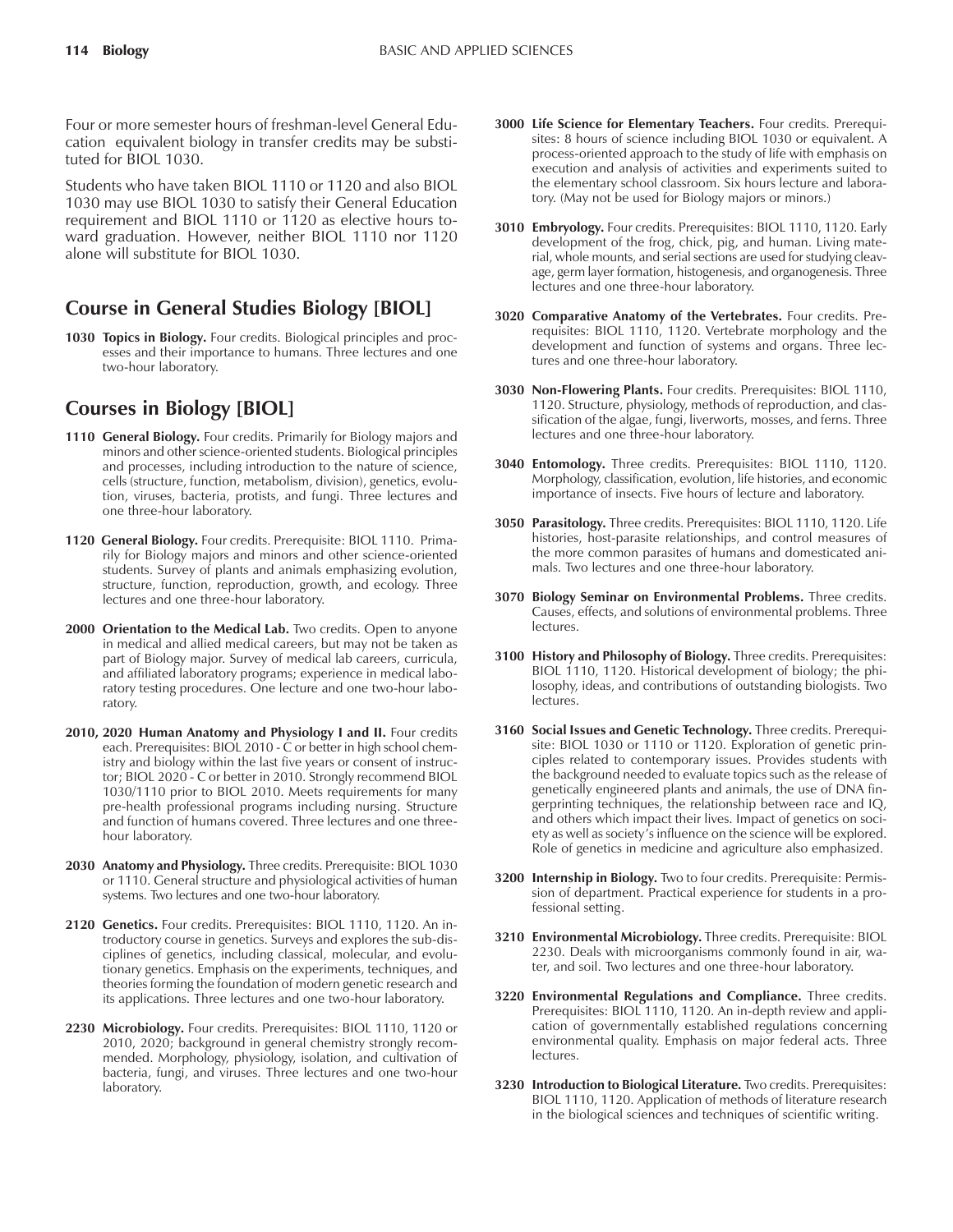- **3240 Introduction to Evolution.** Three credits. Prerequisites: BIOL 1110 and 1120 or 1030. Scientific principles and concepts formulating the biological theory of evolution. Includes historical development of modern theory; Darwin's natural selection theory; and problems in speciation, systematics, and geographical distribution of species.
- **3340 Pathophysiology.** Three credits. (Same as NURS 3010.) Prerequisites: BIOL 2230, 2010, 2020. Basic mechanisms of disease processes and their role in disrupting normal physiology. Three lectures.
- **4060 Dendrology.** Three credits. Prerequisite: BIOL 1120. Woody plants with emphasis on important timber trees of North America. Two lectures and one three-hour laboratory.
- **4070 Economic Botany.** Three credits. Prerequisite: BIOL 1120. Useful plants which have shaped civilization. Topics include origin of agriculture, fruits and nuts, grains and legumes, vegetables, spices and herbs, oils and waxes, medicinal plants, psychoactive plants. Three lectures.
- **4080 Mycology.** Four credits. Prerequisite: BIOL 1120. Emphasizes taxonomy, morphology, and culture of fungi and their importance to humans. Three lectures and one three-hour laboratory.
- **4110 General Physiology.** Four credits. Prerequisites: BIOL 2120; CHEM 3010 or 2030. Physiological and chemical properties of life processes in animals using an organ systems approach. Emphasis on mammalian physiology. Three lectures and one threehour laboratory.
- **4120 Flowering Plants.** Four credits. Prerequisites: BIOL 1110, 1120. Structure and classification of seed plants; a survey of local flora. Three lectures and one three-hour laboratory.
- **4130 Histology.** Four credits. Prerequisites: BIOL 1110, 1120, 2120; CHEM 1110, 1120. Microscopic anatomy of vertebrate cells, tissues, and organs. Three lectures and one three-hour laboratory.
- **4140 Invertebrate Zoology.** Four credits. Prerequisites: BIOL 1110, 1120. Morphology, classification, evolution, life histories, and economic importance of invertebrate phyla. Three lectures and one three-hour laboratory.
- **4150 Radiation Biology.** Three credits. Prerequisites: Junior standing and permission of department. Types and properties of ionizing radiation, isotopes and tracer study techniques, and the biological effects of ionizing radiations on living things.
- **4170 Endocrinology.** Three credits. Prerequisites: BIOL 2120, 4110 or 2020; CHEM 3010 or 2030. Study of hormones and other chemical messengers including synthesis, secretion, transport, receptors, cellular, and physiological activity. Focus on humans and other vertebrates. Three lectures.
- **4180 Vertebrate Zoology.** Four credits. Prerequisites: BIOL 1110, 1120. Structure, life history, and classification of fish, amphibians, and mammals. Local representatives emphasized. Three lectures and one three-hour laboratory.
- **4210 Cell and Molecular Biology.** Four credits. Prerequisites: BIOL 1110, 1120, 2120, 2230; CHEM 2030 or 3010. Cellular morphology and function. Three lectures and one three-hour laboratory.
- **4220 Ichthyology.** Four credits. Prerequisites: BIOL 1110, 1120. The morphology, physiology, taxonomy, and ecology of fishes. Three lectures and one three-hour laboratory.
- **4240 General Ecology.** Four credits. Prerequisites: BIOL 1110, 1120; CHEM 1110. Basic concepts of the ecosystem and community aquatic and terrestrial habitats, and population ecology; complemented by field and laboratory activities. Three lectures and one three-hour laboratory.
- **4250 Limnology.** Four credits. Prerequisites: BIOL 1110, 1120; CHEM 1110. Biological, chemical, and physical aspects of lakes and streams. Three lectures and one three-hour laboratory.
- **4260 Nature Study.** Three credits. Prerequisites: BIOL 1110, 1120. Identification of local plants and animals and a consideration of the ecological principles governing them. Two lectures and one two-hour laboratory.
- **4270 Transmitting Electron Microscopy.** Four credits. Prerequisite: Permission of department. Tissue fixation, dehydration, embedding, and thin sectioning for examination and development of micrographs using a Zeiss electron microscope. One- hour lecture and three two-hour laboratory periods.
- **4280 Undergraduate Research in Biology.** Three credits. Prerequisite: Permission of department. Selection, design, and conduction of projects.
- **4290 Scanning Electron Microscopy.** Four credits. Prerequisite: Permission of department. Preparation of biological and non-biological materials for examination and development of micrographs using an ISI electron microscope. One-hour lecture and three two-hour laboratory periods.
- **4300 Immunology.** Four credits. Prerequisite: BIOL 2230. Humoral and cellular mechanisms of immunity. Two lectures and one twohour laboratory.
- **4320 Seminar: Advancements in Biology.** Two credits. Prerequisite: Senior standing. A broad overview of biological principles and recent research developments. Two lectures.
- **4331- Biome Analysis.** One to four credits. Prerequisite: Permission **4333** of department and junior or senior standing. An intensive classroom and on-site study of a specific biome. Special emphasis on data collection and analysis. Consult the department chair for specific credits and costs. **4331 Cedar Glade 4332 Biome Analysis 4333 Desert**
- **4350 Biometry.** Four credits. Prerequisites: BIOL 1110, 1120, 2120. Statistical methods utilized in biological research. Three lectures and one two-hour laboratory.
- **4360 Energy Dispersive X-Ray Analysis.** One credit. Prerequisite: BIOL 4290. Elemental analysis of materials using an energy dispersive x-ray system with scanning electron microscopy. One three-hour laboratory.
- **4390 Ethology.** Four credits. Prerequisite: BIOL 1110. Innate and learned animal behavior in primitive and advanced animals including behavior associated with space, reproduction, and food getting. Three lectures and one three-hour laboratory.
- **4400 Medical Botany.** Three credits. Prerequisite: BIOL 1120. Plants affecting human health. Included are poisonous and psychoactive as well as remedial plants; both ethnobotanical and modern medicinal uses treated. Three lectures.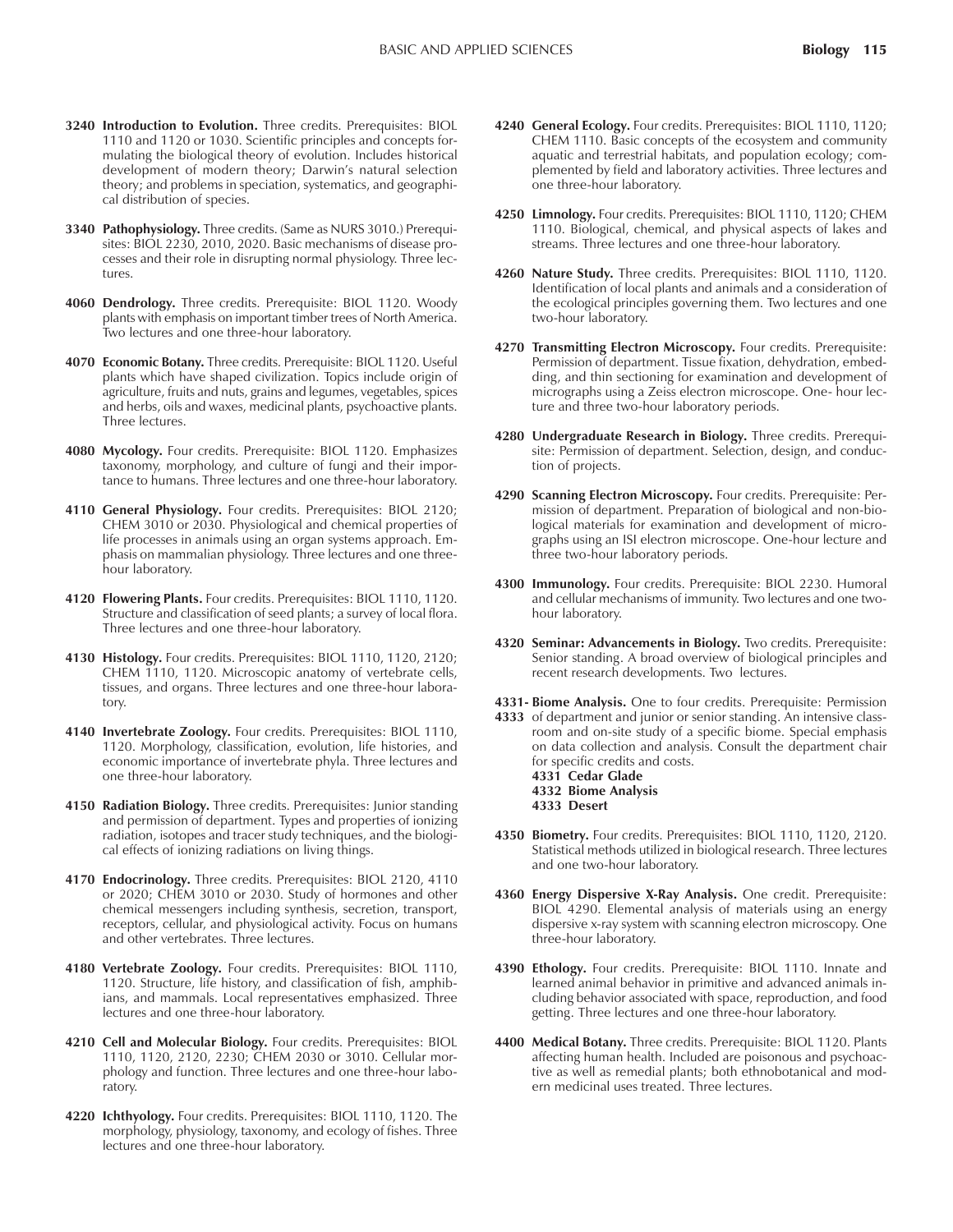- **4430 Diagnostic Microbiology.** Four credits. Prerequisite: BIOL 2230. Microorganisms that cause disease in humans and other animals, their isolation and identification, mechanisms of disease causation, and methods of control. Two lectures and one fourhour laboratory.
- **4440 General Virology.** Four credits. Prerequisites: BIOL 2230; CHEM 1110, 1120. Viruses, with emphasis on their clinical importance and impact on biotechnology. Two lectures and one four-hour laboratory.
- **4450 Molecular Genetics.** Four credits. Prerequisites: BIOL 2230, 2120; CHEM 1110, 1120. Basic techniques of microbial genetics and gene manipulation with emphasis on the application of molecular genetics in basic and applied research. Six hours lecture/laboratory.
- **4460 Human Genetics.** Three credits. Prerequisite: BIOL 2120. Application of the fundamental laws of inheritance to humans. Two lectures and one two-hour laboratory.
- **4500 Plant Physiology.** Four credits. Prerequisites: BIOL 1110, 1120, 2120; CHEM 2030 or 3010. Plant growth, development, and metabolism at the cellular and whole plant levels. Six hours of lecture/laboratory.
- **4510 Food/Industrial Microbiology.** Four credits. Prerequisite: BIOL 2230. Interaction between microorganisms and food; industrial processes of importance to humans. Two lectures and two twohour laboratory periods.
- **4520 Plant Anatomy.** Four credits. Prerequisite: BIOL 1120. Plant cells, tissues, and organs. Emphasis on the survival value of the plant's various structural features. Three lectures and one three-hour laboratory.
- **4540 Topics in Environmental Education.** One to four credits. Prerequisite: Junior standing or above. An intensive classroom and field study of natural science and resources in Tennessee. Special emphasis on data collection, analysis, and problem solving. Target groups are upper-division students in biology and education. Consult the department chair for specific credits and costs. THIS COURSE DOES NOT APPLY TO THE BIOLOGY MAJOR OR MINOR.
- **4550 Biotechnology.** Three credits. Prerequisites: BIOL 1110, 1120, 2230. Instruction in both theory and application of current research methodologies in biology and molecular biology. Topics include immunochemistry, polymerase chain reaction, restriction enzyme analysis, and electrophoresis. Five hours lecture/ laboratory.
- **4560 Neurobiology.** Four credits. Prerequisites: BIOL 1110, 1120; PSY 4030 or 4240. Introduces comparative neurobiology. Topics include the basic structure and function of the nerve cell and organization of nervous systems of representative species of invertebrate and vertebrate animals. Two lectures and one threehour laboratory.
- **4570 Principles of Toxicology.** Three credits. Prerequisites: BIOL 1110, 1120; CHEM 1110, 1120, 3010. Study of adverse effects

of chemical agents on living organisms; current toxicological techniques used in the laboratory. Two-hour lecture and one threehour laboratory.

- **4580 Marine Biology.** Four credits. Prerequisites: BIOL 1110, 1120; CHEM 1110, 1120. Introduction to the biological, chemical, and physical characteristics of major marine environments and their associated flora and fauna. Three lectures and one threehour laboratory.
- **4590 Principles of Environmental Toxicology.** Four credits. Prerequisites: BIOL 1110, 1120; CHEM 1110, 1120, 3010. Ecological effects of chemicals in the environment and techniques currently utilized to assess these effects. Lab includes current environmental assessment techniques, including biomonitoring. Threehour lecture and three-hour laboratory.
- **4700 Principles of Plant-Animal Interactions.** Three credits. Prerequisites: BIOL 1110, 1120. Evolutionary and ecological perspectives on how plants attract and repel organisms that influence their ability to survive and leave progeny. Topics include angiosperm evolution; the coevolution of plants with pollinators, herbivores, mycorrhizae, and N-fixing bacteria; how plant secondary metabolites facilitate or mitigate these interactions. Twohour lecture and three-hour laboratory.
- **4720 Animal Development.** Four credits. Prerequisites: BIOL 1110, 1120, and 2120; BIOL 4210 recommended. Processes and underlying molecular mechanisms by which a single fertilized egg develops into an adult organism, focusing on vertebrate development, but including insights gained from other model organisms. Three hours of lecture and two hours of lab.
- **4730 Microbial Physiology and Biochemistry.** Prerequisites: General biology (BIOL 1110 and 1120), microbiology (BIOL 2230), general chemistry (CHEM 1110, 1111, 1120, and 1121), and organic chemistry (CHEM 2030 or 3010), or consent of instructor. Survey of the physiology and biochemistry of prokaryotic and eukaryotic microorganisms. Two three-hour blocks of lecture/lab.
- **4750 Plant Biotechnology.** Four credits. Prerequisites: BIOL 1110, 1120, 2120. Processes and reasoning behind the human manipulation of plant species for agricultural and technological purposes. Topics include traditional breeding techniques, tissue culture, plant cell transformation, and general plant molecular biology techniques as well as current debate over genetically modified organisms. Three hours of lecture and three hours of lab.
- **4760 Introduction to Bioinformatics.** Four credits. Prerequisites: BIOL 1110, 1120, and CSCI 1170 or consent of instructor. Application of computer science to biological questions. Specifically applies to the computational aspects of data gathering, processing, storage, analysis, and visualization methods for use in revising and testing biological hypotheses. Students should have a strong background in either computer science or biology, be willing to learn about the other field in an accelerated fashion, and be willing to work cooperatively as part of an interdisciplinary team. Three hours of lecture/problem-solving per week.